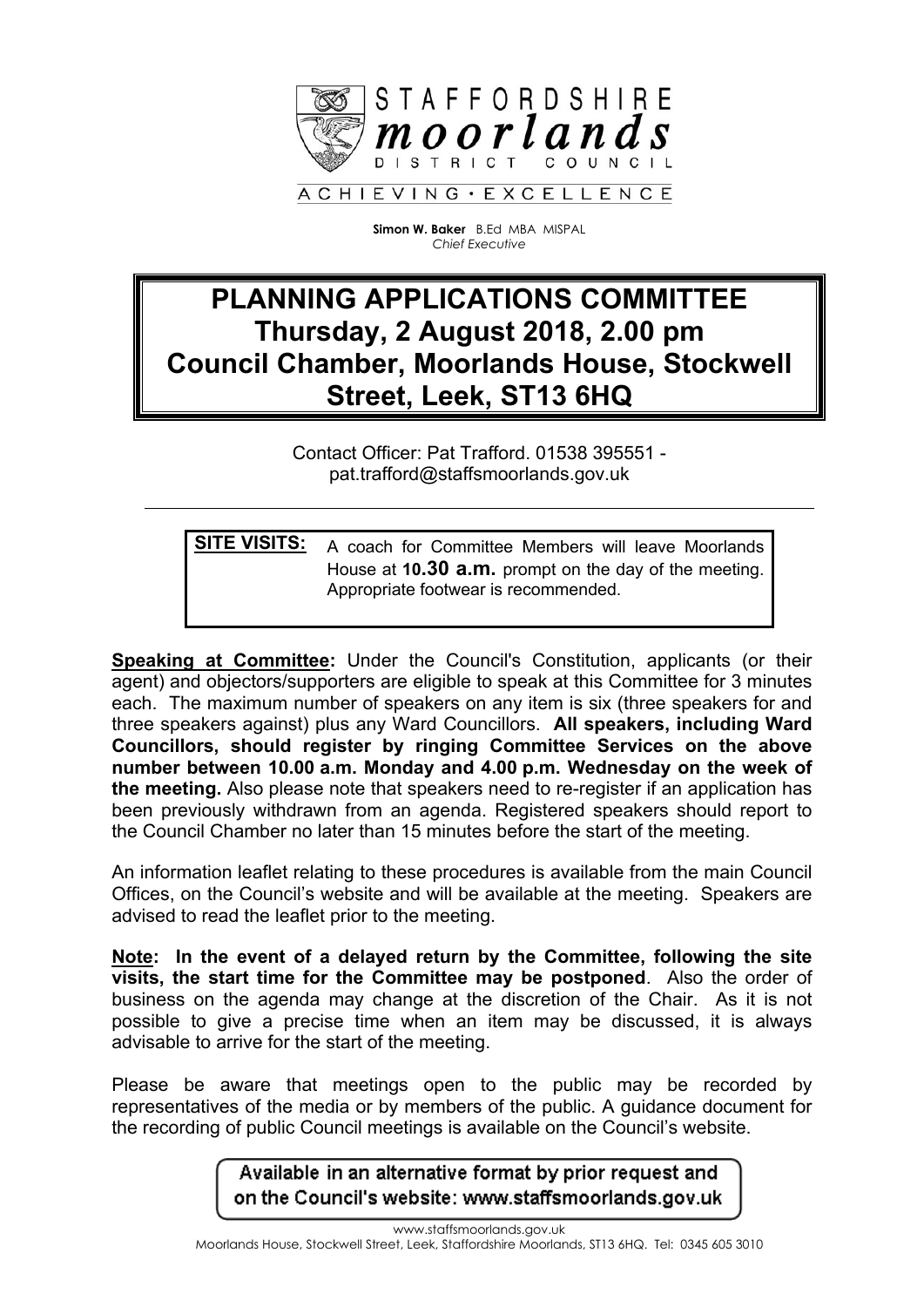## **A G E N D A (Continued)**

- 1. Chair's announcements
	- a) Webcasting;
	- b) Introductions of Members and Officers;
	- c) Other announcements.
- 2. Apologies for absence, if any.
- 3. Minutes of the previous meeting **(Pages 5 - 16)**
	- (a) To approve as a correct record the Public Minutes of the Planning Applications Committee held on 5 July 2018.
	- (b) Reports on matters arising, if any.
- 4. Urgent items, if any.
- 5. Declarations of Interest
	- i. Disclosable Pecuniary Interests; ii. Other Interests; iii. Lobbying Interests.
- 6. SMD/2018/0212 Blakehall Fisheries, New Close Fields, Adderley, Cheadle **(Pages 17 - 30)**
- 7. SMD/2017/0764 Rock House Farm, Town End Road, Foxt **(Pages 31 - 46)**
- 8. SMD/2018/0328 Lane End Cottage, Whirley Low, Town End Road, Foxt **(Pages 47 - 66)**
- 9. NOTE A Late Representations Report will be circulated prior to the meeting i.e. any representations received since this agenda was published.
- 10. Exclusion of the Press and Public

### **The Chair to move:-**

"That pursuant to Section 100A (2) and (4) of the Local Government Act, 1972, the public be excluded from the meeting in view of the nature of the business to